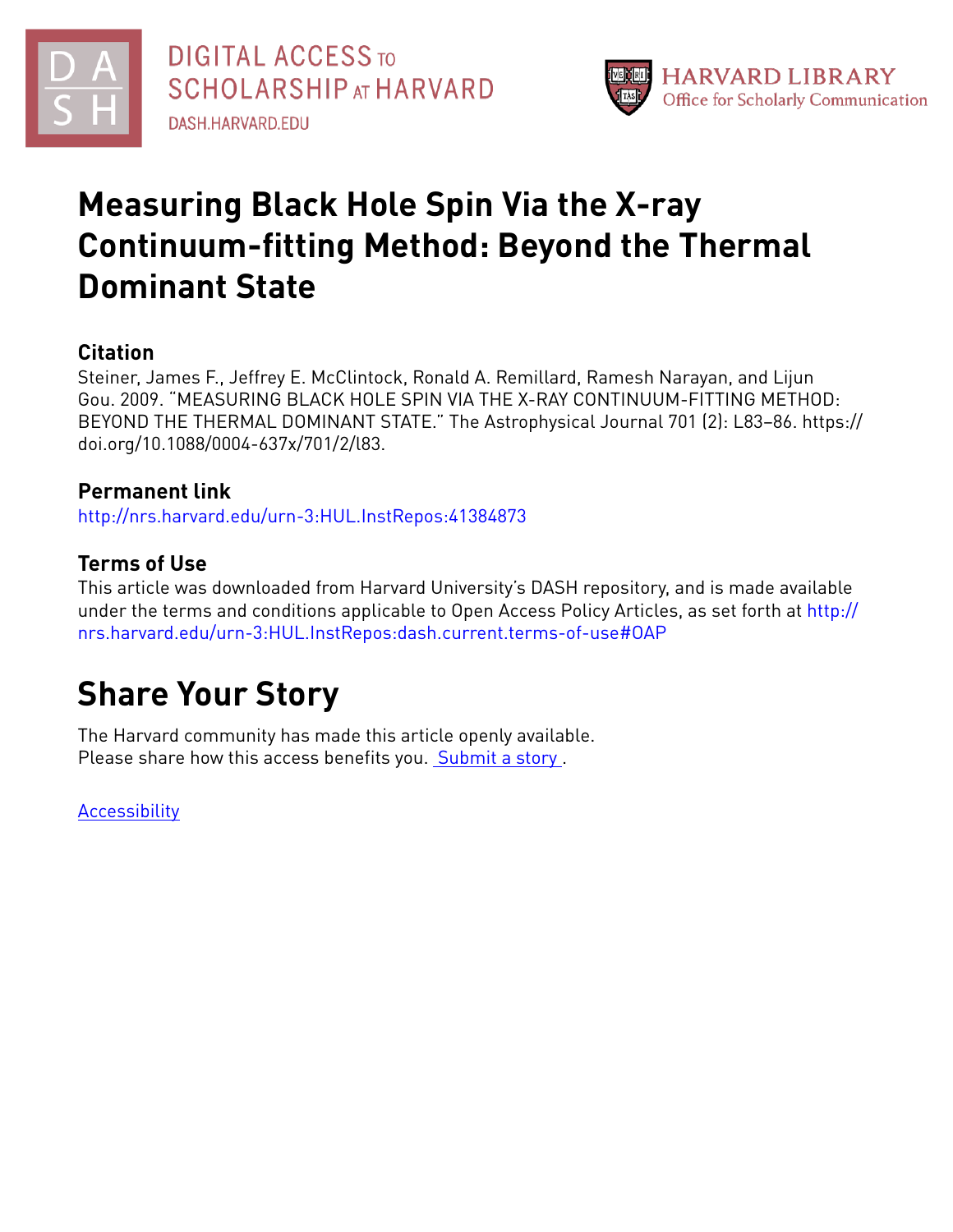## MEASURING BLACK HOLE SPIN VIA THE X-RAY CONTINUUM FITTING METHOD: BEYOND THE THERMAL DOMINANT STATE

JAMES F. STEINER<sup>1</sup>, JEFFREY E. MCCLINTOCK<sup>1</sup>, RONALD A. REMILLARD<sup>2</sup>, RAMESH NARAYAN<sup>1</sup>, AND LIJUN GOU<sup>1</sup> Draft version June 21, 2018

### ABSTRACT

All prior work on measuring the spins of stellar-mass black holes via the X-ray continuum-fitting method has relied on the use of weakly-Comptonized spectra obtained in the thermal dominant state. Using a self-consistent Comptonization model, we show that one can analyze spectra that exhibit strong power-law components and obtain values of the inner disk radius, and hence spin, that are consistent with those obtained in the thermal dominant state. Specifically, we analyze many RXTE spectra of two black hole transients, H1743–322 and XTE J1550–564, and we demonstrate that the radius of the inner edge of the accretion disk remains constant to within a few percent as the strength of the Comptonized component increases by an order of magnitude, i.e., as the fraction of the thermal seed photons that are scattered approaches 25%. We conclude that the continuum-fitting method can be applied to a much wider body of data than previously thought possible, and to sources that have never been observed to enter the thermal dominant state (e.g., Cyg X-1).

Subject headings: accretion, accretion disks — black hole physics — stars: individual (H1743–322, XTE J $1550-564$  – X-rays: binaries

#### 1. INTRODUCTION

<span id="page-1-0"></span>Black holes (BHs) are completely described by only three quantities: mass, charge, and spin. In astrophysical settings, any net charge will rapidly neutralize, with the result that a stellar-mass BH is specified by just its mass and spin. BH spin is commonly expressed in terms of the dimensionless parameter  $a_* \equiv$  $cJ/GM^2$  with  $|a_*| \leq 1$ , where M and J are respectively the BH mass and angular momentum, and c and G are the speed of light and Newton's constant. While mass measurements of stellar-mass BHs have been made for decades, the first spin measurements have been achieved only during the past three years [\(Shafee et al.](#page-5-0) [2006;](#page-5-0) [McClintock et al. 2006;](#page-5-1) [Liu et al. 2008](#page-5-2); [Gou et al.](#page-5-3) [2009;](#page-5-3) [Miller et al. 2009](#page-5-4), and references therein). Meanwhile, the spins of supermassive BHs have also been measured [\(Brenneman & Reynolds 2006;](#page-5-5) [Miniutti et al.](#page-5-6) [2007\)](#page-5-6). The only two methods presently available to measure BH spin are via modeling the thermal continuum spectrum of a BH accretion disk, as pioneered by [Zhang et al. \(1997\)](#page-5-7), or by modeling the profile of a relativistically broadened Fe K fluorescence line, as demonstrated by [Tanaka et al. \(1995\)](#page-5-8).

Spin is measured by estimating the inner radius of the accretion disk  $R_{\rm in}$ . One identifies  $R_{\rm in}$  with the radius of the innermost stable circular orbit  $R_{\text{ISCO}}$ , which is dictated by general relativity.  $R_{\rm ISCO}/M$  is a monotonic function of  $a_*$ , decreasing from  $6G/c^2$  to  $1G/c^2$  as spin increases from  $a_* = 0$  to  $a_* = 1$  [\(Shapiro & Teukolsky](#page-5-9) [1983\)](#page-5-9). This relationship between  $a_*$  and  $R_{\rm ISCO}$  is the foundation of both methods of measuring spin.

In the continuum-fitting (CF) method, one determines  $R_{\rm ISCO}$  by modeling the X-ray continuum spectrum, focusing on the thermal accretion-disk component. The observables are flux, temperature, distance D, inclination  $i$ , and mass  $M$ . To obtain reliable values of spin, it is essential to have accurate estimates for  $M$ ,  $i$  and  $D$ , which are typically derived from optical data.

The CF method has been applied only to spectral data obtained in the thermal dominant (TD) state (or very recently to a near-TD intermediate state; [Gou et al. 2009](#page-5-3)). The TD state is chiefly characterized by the dominance of the soft, thermal disk component of emission. (For a measure of this dominance and a review of BH states, see [Remillard & McClintock 2006.](#page-5-10)) The CF method has never been applied to the more Comptonized steep power law (SPL) state, which is characterized by the coexistence of a strong power-law component with photon in- $\text{dex} \Gamma > 2.4$  and a significant thermal component. Most models for the SPL state invoke Compton up-scattering of thermal seed photons by coronal electrons as the mechanism that generates the power law. Herein, we employ a self-consistent Comptonized accretion-disk model that yields values of  $R_{\rm in}$  for SPL-state spectra that are consistent with those obtained for TD-state spectra. This result greatly increases the reach of the CF method, allowing one to obtain reliable measurements of spin for a much wider body of data than previously supposed, and for sources that do not enter the TD state (e.g., Cyg X-1). Moreover, the success of this model supports the widely-held assumption that Comptonization is the mechanism which generates the observed high-energy power law component in SPL- and TD-state spectra.

Our full model of a Comptonized accretion disk is a convolution of the relativistic thin accretion-disk model kerrbb2 [\(Li et al. 2005;](#page-5-11) [McClintock et al. 2006\)](#page-5-1) and simpl, an empirical model that convolves a Comptonization Green's function with an arbitrary seed photon spectrum [\(Steiner et al. 2009\)](#page-5-12). Both models are implemented in XSPEC [\(Arnaud 1996\)](#page-5-13). simpl, with only two parameters, ensures photon conservation and self-consistently

Electronic address: [jsteiner@cfa.harvard.edu](mailto:jsteiner@cfa.harvard.edu)

<sup>1</sup> Harvard-Smithsonian Center for Astrophysics,60 Garden Street, Cambridge, MA 02138. <sup>2</sup> MIT Kavli Institute for Astrophysics and Space Research,

MIT, 70 Vassar Street, Cambridge, MA 02139.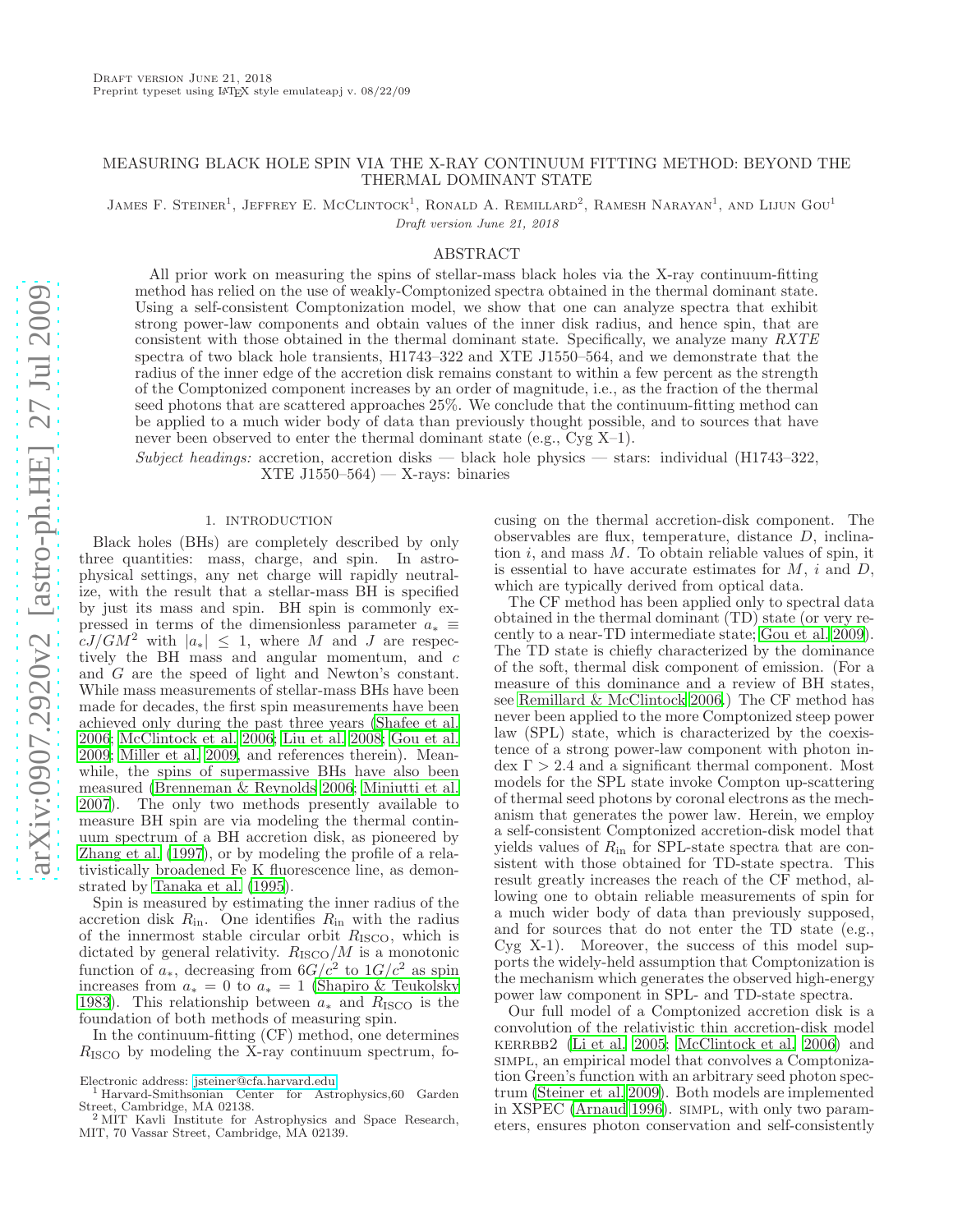generates the power-law component of the spectrum of an accreting BH using the accretion-disk component as input.

We have chosen to apply our spectral model to the two bright transient X-ray sources H1743–322 (hereafter H1743), which we feature, and XTE J1550– 564 (hereafter J1550). Both transients are sources of large-scale relativistic jets and high-frequency QPOs [\(Remillard & McClintock 2006,](#page-5-10) and references therein). For a detailed comparison of the spectral and timing characteristics of these very similar transients during their principal outbursts, see [McClintock et al. \(2009\)](#page-5-14). Presently, the distance to J1550 is poorly constrained (see [Orosz et al. 2002\)](#page-5-15), and no useful distance estimate or dynamical information whatsoever is available for the black hole candidate H1743. Consequently, we cannot yet accurately estimate the spins of these black holes. In this work, we adopt fiducial values of  $M$ ,  $i$  and  $D$ . Of course,  $R_{\text{in}}$  (and  $a_{*}$ ) depend strongly on these fiducial values. However, as we show in  $\S 3.3$ , for any reasonable range of these input parameters, the dependence of  $R_{\text{in}}$ on luminosity or on time during the outburst cycle is slight, which is an important conclusion of this work.

We show that the very widely-used additive XSPEC models of Comptonization, namely the empirical model powerlaw and the physical model compTT [\(Titarchuk](#page-5-16) [1994;](#page-5-16) §[3\)](#page-2-0), are inadequate for extracting measurements of spin from spectra with substantial power-law components. A self-consistent model such as SIMPL is required.

#### 2. OBSERVATIONS & ANALYSIS

<span id="page-2-2"></span>We apply the model described below to the full archive of spectral data for the 2003 outburst of H1743 (the most intense observed for this source) and for all five outburst cycles of J1550 obtained using the Rossi X-ray Timing Explorer's (RXTE's) Proportional Counter Array (PCA; [Swank 1999\)](#page-5-17). We rely solely upon "standard  $2$ " spectra obtained using the PCU-2 module,  $RXTE$ 's best-calibrated detector. All spectra have been binned into approximately half-day intervals, background subtracted, and have typical exposure times  $\sim 3000$  s. For the first 5 weeks of PCA observations (through 2003 May 1 UT) the detector was pointed  $0.32^{\circ}$  from H1743. We have corrected the fluxes to full collimator transmission assuming a triangular response with  $FWHM = 1°$ . We applied similar collimator corrections ( $\approx 0.1^{\circ} - 0.3^{\circ}$ ) to three observations of J1550 performed on 1998 September 7–8 and 1999 January 5 UT.

A 1% systematic error has been included over all channels to account for uncertainties in the response of the detector (details on RXTE's calibration can be found in [Jahoda et al. 2006\)](#page-5-18). As in our earlier work (e.g., [McClintock et al. 2006](#page-5-1)), we have corrected for detector dead time while using contemporaneous Crab observations and the canonical Crab spectrum of [Toor & Seward](#page-5-19) [\(1974\)](#page-5-19) in order to calibrate the PCA effective area. The resultant pulse-height spectra are analyzed from 2.8−25 keV using XSPEC v12.5.0.

In XSPEC, the model we employ is phabs(simpl⊗kerrbb2), where phabs is a widely-used model of low-energy photoabsorption. simpl redirects photons from the seed distribution, described here by the accretion-disk model KERRBB2, into a Compton power law. Like powerlaw, simpl has just two parameters: (1) the fraction of seed photons  $f_{SC}$  scattered into the power law, and (2) the photon power-law index Γ. simpl does not incorporate higher-order effects such as geometry-dependent scattering or reflection. The relativistic disk model KERRBB2 similarly has two fit parameters: (1) the spin parameter  $a_*$ , which we express equivalently in terms of  $R_{\text{in}}$  (§[1\)](#page-1-0), and (2) the mass accretion rate  $\dot{M}$ . From these two parameters we compute the Eddington-scaled disk luminosity,  $L_D(a_*, M)/L_{\text{Edd}}$ , where  $L_D$  is the luminosity of the seed photons and  $L_{\text{Edd}} \approx 1.3 \times 10^{38} M/\text{M}_{\odot}$  erg s<sup>-1</sup> [\(Shapiro & Teukolsky](#page-5-9) [1983\)](#page-5-9). The low-energy cutoff is parameterized in the PHABS component by the column density  $N_{\rm H}$ , which we fix at  $2.2 \times 10^{22}$  cm<sup>-2</sup> for H1743 and  $8 \times 10^{21}$  cm<sup>-2</sup> for J1550 [\(McClintock et al. 2009;](#page-5-14) [Miller et al. 2003](#page-5-20)). We include an additional model component to account for disk-reflection using the XSPEC model SMEDGE for J1550, which was not required for H1743.

In our analyses described in §§[3.1](#page-2-1)[,3.2,](#page-3-1) we adopt the following dynamical model parameters: For H1743,  $M =$ 10  $M_{\odot}$ ,  $i = 60^{\circ}$  and  $D = 9.5$  kpc; and for J1550,  $M = 10$  M<sub>☉</sub>,  $i = 70^{\circ}$ , and  $D = 5$  kpc. The values for H1743 are chosen arbitrarily to place the maximum outburst disk luminosity at  $L_D/L_{\text{Edd}} \approx 0.7$ , and those for J1550 are round numbers based on the model described in [Orosz et al. \(2002\)](#page-5-15). In §[3.3,](#page-3-0) we allow i and  $D$  to vary and consider six disparate dynamical models.

For H1743 and J1550 we only select data over an order of magnitude in luminosity, between  $0.05 < L_D/L_{\rm Edd} <$ 0.5 for the values of  $M$ ,  $i$ , and  $D$  given above. This intermediate range in luminosity is chosen in order to eliminate both hard-state spectra that have little or no detectable thermal component and high-luminosity data for which the thin-disk approximation likely no longer applies. Further requiring goodness-of-fit  $(\chi^2/\nu) < 2$  and that the inner radius is well-determined  $(R_{\text{in}}/\Delta R_{\text{in}} >$ 5, where  $\Delta R_{\rm in}$  is the 1 $\sigma$  statistical uncertainty on  $R_{\rm in}$ ) leaves us with a total of 117 spectra for H1743 and 151 spectra for J1550.

We include for KERRBB2 the effects of limb darkening and returning radiation and set the torque at  $R_{\text{in}}$  to zero (e.g, [McClintock et al. 2006\)](#page-5-1), and for the dimensionless viscosity parameter we adopt  $\alpha = 0.01$ . (Our results in the following section are modestly affected if one instead uses  $\alpha = 0.1$ :  $R_{\text{in}}$  is increased by  $\approx 5\%$  and becomes weakly dependent on luminosity, increasing by  $\lesssim 10\%$  for an order of magnitude increase in  $L_D$ .) A color correction resulting from spectral hardening in the disk atmosphere is internally calculated for KERRBB2 using models KER-RBB and BHSPEC (Davis  $&$  Hubeny 2006) as described in [McClintock et al. \(2006\)](#page-5-1). The upscattering-only implementation of simpl, known as simpl-1, was used exclusively throughout unless otherwise noted. Larger values of  $f_{SC}$  are obtained using the double-sided scattering kernel SIMPL-2 (see Table 1), but  $R_{\text{in}}$  and the other fit parameters are completely unaffected by the choice of kernel.

#### 3. RESULTS

### <span id="page-2-1"></span><span id="page-2-0"></span>3.1. Final Selection of the Data via the Scattered Fraction

The scattered fraction  $f_{SC}$  sets the strength of the Compton power-law component relative to the disk. Fig-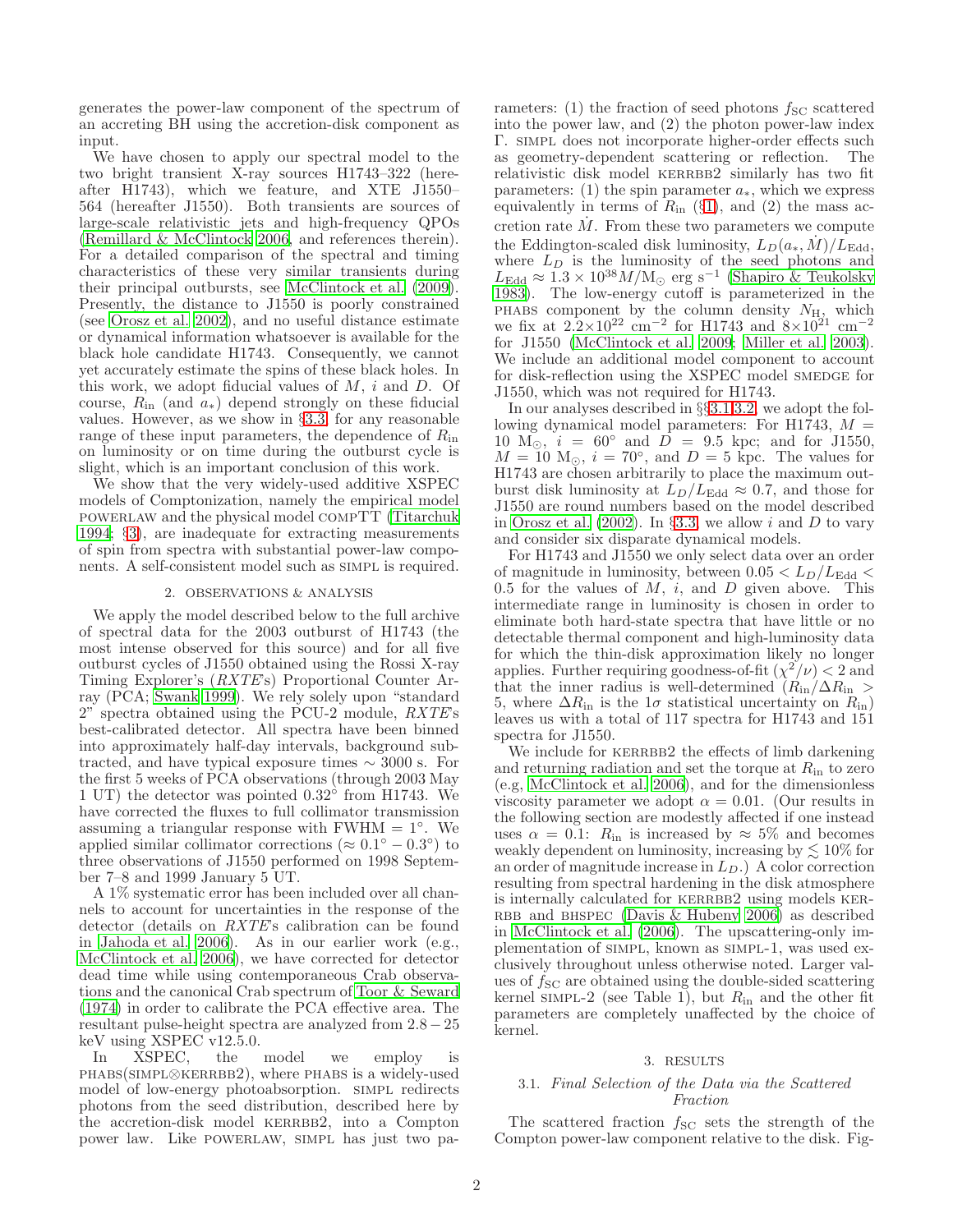

<span id="page-3-2"></span>FIG. 1.— The inner disk radius  $R_{\text{in}}$  versus the scattered fraction  $f_{SC}$  for H1743. As indicated in the legend, the symbol types denote X-ray state (see [Remillard & McClintock 2006\)](#page-5-10). For  $f_{\rm SC} < 0.25$ , which is our adopted selection criterion,  $R_{\text{in}}$  is generally constant; the median value for the TD-state data alone is indicated by the dashed line. However, for larger values of  $f_{SC}$ , to the right of the vertical dashed line, the values of  $R_{\rm in}$  diverge. Results are shown for all 117 spectra with  $\chi^2/\nu < 2$  and  $R_{\rm in}/\Delta R_{\rm in} > 5$  over the range  $L_D = 5\% - 50\% L_{\text{Edd}}$  (see §[2\)](#page-2-2). Error bars  $(1\sigma)$  on  $R_{\text{in}}$ that are smaller than the plotting symbols have been omitted for clarity. Error bars on  $f_{SC}$  are not shown; they are smaller than the plotting symbols except for extreme values of  $f_{SC}$  ( $< 0.02$  and  $> 0.6$ ).

ure [1](#page-3-2) shows for H1743 the inner disk radius  $R_{\rm in}$  versus  $f_{\rm SC}$ . For  $f_{\rm SC}$  < 0.25 the radius is quite stable and its value for the SPL data is very nearly the same as for the TD data. However, at large values of  $f_{SC}$  the inner disk radius  $R_{\rm in}$  apparently recedes, indicating that either the model breaks down or a real change takes place in the disk. One possible physical explanation was proposed by [Done & Kubota \(2006](#page-5-22)), who argue that in regimes of extremely-high Comptonization an inner disk corona can truncate the disk and increase  $R_{\rm in}$  by tens of percent, consistent with the high values shown in Figure [1.](#page-3-2)

We have computed and compared plots of  $R_{\rm in}$  versus  $f_{\rm SC}$  for four BH binaries (H1743, J1550, XTE J1655– 40, and LMC X–3) and find that divergent behavior in their values of  $R_{\rm in}$  sets in for  $f_{\rm SC} \gtrsim 0.2 - 0.3$  (or  $f_{\rm SC} \gtrsim$ 0.25−0.4 for simpl-2). Based on a consideration of these results, we adopt  $f_{\text{SC}} < 0.25$  as a data-selection criterion in this work. The application of this criterion leaves a final data sample of 100 spectra for H1743 and 136 for J1550.

### <span id="page-3-1"></span>3.2. Comparison with Other Comptonization Models

Having applied our Comptonized accretion disk model PHABS(SIMPL⊗KERRBB2) and obtained final data samples for H1743 and J1550 (§[3.1\)](#page-2-1), we now analyze these selected data using alternative models for the Compton component. We employ (1) compTT, a widely-used model of Comptonization that describes the up-scattering of blackbody-like radiation by coro-nal electrons [\(Titarchuk 1994\)](#page-5-16), and (2) the empirical model POWERLAW. The full model formula-The full model formulations are respectively  $PHABS(KERRBB2+COMPTT)$  and phabs(kerrbb2+powerlaw). We now use these models to derive values of  $R_{\text{in}}$  for both sources and compare these results to those obtained using our model.

Figure [2](#page-4-0) shows a side-by-side comparison of H1743 (left panels) and J1550 (right panels), where  $R_{\rm in}$  is now plotted versus  $L_D/L_{\text{Edd}}$  (§[2\)](#page-2-2). The results in the upper pair of panels were obtained using our self-consistent Comptonization model simpl, while those in the lower pan-

TABLE 1 COMPARISON OF  $R_{\text{in}}$  ACROSS SPECTRAL STATES

<span id="page-3-3"></span>

|                   |            |                             |                    | $R_{\text{in}}$ (in $\frac{GM}{c^2}$ ): KERRBB2 used with |                 |                     |
|-------------------|------------|-----------------------------|--------------------|-----------------------------------------------------------|-----------------|---------------------|
| BH                | State      | N                           | $f_{SC}^{\dagger}$ | $SIMPL-1$                                                 | <b>POWERLAW</b> | COMPTT <sup>b</sup> |
| H1743             | <b>TD</b>  | 65                          | 0.012              | $4.13 + 0.05$                                             | $4.10 \pm 0.06$ | $4.10 + 0.07$       |
|                   | <b>INT</b> | $\mathcal{D}_{\mathcal{L}}$ | 0.062              | $3.79 - 4.10$                                             | $3.48 - 4.02$   | $3.73 - 4.08$       |
|                   | SPL        | 33                          | 0.135              | $4.01 + 0.06$                                             | $3.10 + 0.24$   | $3.46 + 0.27$       |
| J <sub>1550</sub> | TD         | 100                         | 0.016              | $5.20 + 0.06$                                             | $5.05 + 0.09$   | $5.14 \pm 0.10$     |
|                   | <b>INT</b> | 18                          | 0.183              | $5.16 \pm 0.19$                                           | $4.37 + 0.57$   | $4.93 + 0.20$       |
|                   | SPL        | 18                          | 0.123              | $5.00 + 0.15$                                             | $4.36 + 0.21$   | $4.91 + 0.26$       |

NOTE.  $-$  The values and errors quoted for  $R_{\text{in}}$  are medians and median absolute deviations (MADs); we have chosen these quantities for their robustness. For Gaussian-distributed data,  $1\sigma \approx 1.5$  MAD.  $R_{\rm in}$  is calculated using the fiducial  $M$ ,  $i$ , and  $D$  specified in §[2.](#page-2-2)

<sup>a</sup> Calculated for SIMPL-1. For fits using SIMPL-2,  $\overline{f_{\text{SC}}}$  is  $\approx$ 30% larger. b Geometry switch set to 1 (slab geometry) and redshift to 0. All other parameters are left free.

els were obtained using powerlaw. Plainly, for both sources simpl harmonizes the extreme discord between the SPL/intermediate (INT) data and the TD data that results from analyzing these data using POWERLAW (Fig. [2](#page-4-0)b & d). The reconciliation achieved using SIMPL (Fig.  $2a \& c$  $2a \& c$ ) indicates that the inner disk radii determined in the weakly-Comptonized TD state are very nearly the same as in the moderately-Comptonized INT and SPL states. Only data matching the selection criteria in §§[2](#page-2-2)[,3.1](#page-2-1) are considered.

Table [1](#page-3-3) provides a summary of the results shown in Figure [2](#page-4-0) and extends the comparison by including results for compTT. Qualitatively, the results for both sources are very similar; here we comment only on the results for H1743. Comparing simpl with powerlaw, we see that for the former model  $R_{\rm in}$  is consistent between the TD and SPL states,  $4.13 \pm 0.05$  and  $4.01 \pm 0.06$ , respectively (values and errors here are the median and median absolute deviation). On the other hand, POWERLAW delivers a radius for the SPL state that is  $\approx 24\%$  smaller than for the TD state:  $3.10 \pm 0.24$  versus  $4.10 \pm 0.06$ . While powerlaw fails dramatically to reconcile the TD- and SPL-state data, compTT provides only a modest improvement, giving an  $\approx 16\%$  smaller value of  $R_{\rm in}$  for the SPL state:  $3.46 \pm 0.27$  versus  $4.10 \pm 0.07$ . The failure of compTT and powerlaw to deliver a constant radius occurs because these additive models compete with the disk component for thermal flux and because they make no allowance for the flux which the disk contributes to the power law.

#### 3.3. Dependence on the Dynamical Model

<span id="page-3-0"></span>So far, our results are based on the specific and rather arbitrary dynamical model defined for each source in §[2.](#page-2-2) We now demonstrate that the quality of our results does not depend on the choice of a particular triplet of  $M$ ,  $i$ , and D. For H1743 we analyze the data for six disparate dynamical models chosen as follows: We fix the mass at  $M = 10$  M<sub>☉</sub> and vary the inclination from  $i = 30^{\circ}$  to  $i = 80^{\circ}$  in  $10^{\circ}$  increments, adjusting the distance in order to maintain the peak disk luminosity at  $L_D/L_{\text{Edd}} \approx 0.7$ ; this prescription leaves our selection criteria (§§2,3.1) largely unaffected. For this demonstration we restrict ourselves to a contiguous set of pristine data that are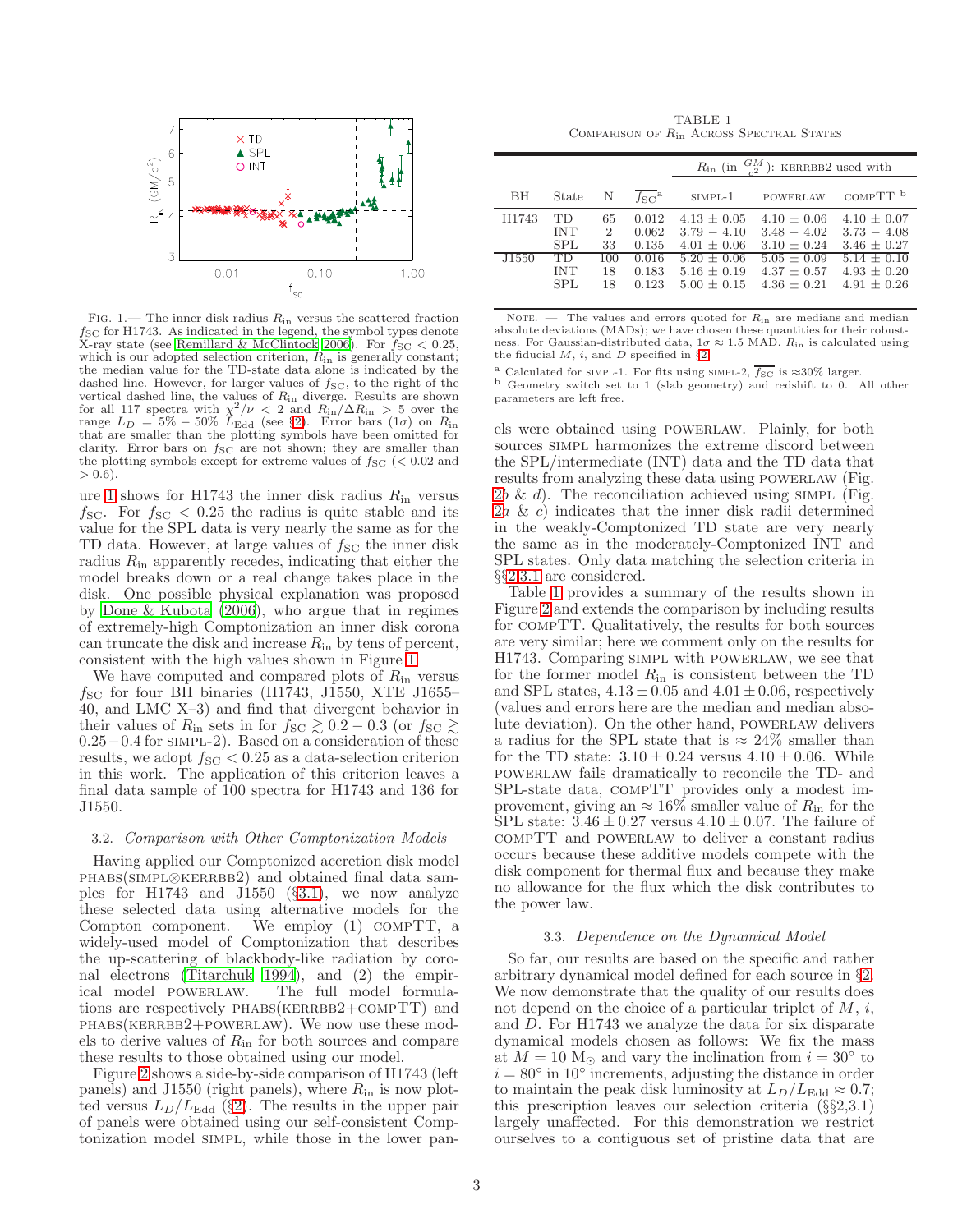

<span id="page-4-0"></span>FIG. 2.— The inner disk radius  $R_{\text{in}}$  versus the Eddington-scaled disk luminosity  $L_D/L_{\text{Edd}}$  for H1743 (left) and J1550 (right). Symbol types are defined in Fig. [1.](#page-3-2) For the upper pair of panels the Comptonization model employed is simpl and for the lower panels it is powerlaw. The data sample considered here is that described in §[3.1.](#page-2-1) For J1550 note in panel c the many INT-state data that are brought into agreement with the SPL- and TD-state data when applying simpl. Error bars are omitted when smaller than the symbols.

free of both edge and line features (see [McClintock et al.](#page-5-14) [2009\)](#page-5-14).

Figure [3](#page-4-1)a shows a portion of the 2003 outburst light curve of H1743. Figure [3](#page-4-1)b shows corresponding values of  $R_{\rm in}$  versus time for the six models described above. We draw the following key conclusions from Figure [3:](#page-4-1) (1)  $R_{\text{in}}$ is constant for each model to within  $\approx 2\%$  as the source passes from the SPL state to the TD state, and as the source flux decays by a factor of  $\approx 6$ . We furthermore note that  $R_{\rm in}$  is stable during the two strong SPL-state flares that occur on days 75.6 and 79.5. (2) The character of the small systematic variations that occur in  $R_{\text{in}}$  during this entire 4-month period are essentially the same for all six models. For completeness, we recomputed all the results shown in Figure [3](#page-4-1)b using first  $M = 5$  M<sub> $\odot$ </sub> and then  $M = 15$  M<sub>☉</sub>. Apart from offsetting the value of  $R_{\rm in}$ , the character of these results is the same, including the level of scatter, as for the case of  $M = 10$  M<sub> $\odot$ </sub>. We conclude that, apart from setting the median value of  $R_{\rm in}$ , the choice of model has no significant effect on the results presented in Figure [3.](#page-4-1)

Likewise, for J1550 we analyzed a  $\sim$  130-day stretch of data obtained during the 1998 outburst cycle (MJD 51110 – 51242; [Sobczak et al. 2000\)](#page-5-23). We assumed fiducial values of  $M$  and  $i$  and explored a wide range of distances from  $D = 3 - 8$  kpc. We obtained results very similar to those presented for H1743 (Figure [3](#page-4-1)b), consistent with an internal scatter of  $\approx 2\%$ .

#### 4. DISCUSSION

[Kubota et al. \(2001\)](#page-5-24) and [Kubota & Makishima \(2004](#page-5-25)) present the first self-consistent treatment of diskdominated accretion at high luminosity in black hole binaries. They showed for GRO J1655–40 and J1550 that what previously had appeared to be anomalous behavior was a natural result of strong inverse-Compton scattering. In particular, they demonstrated that the inner disk radius was stable when the flux attributed to the power law was properly associated with the disk. Their results have been confirmed recently by [Steiner et al. \(2009\)](#page-5-12) using  $SIMPL$  ( $\S\S1,2$ ). In this paper, we provide additional support for the work of Kubota et al., while supplying in this context the first relativistic analysis of the accre-



<span id="page-4-1"></span>FIG. 3.— (a) A contiguous 126-day portion of the 225-day  $RXTE$ PCA light curve of H1743, which is shown in full in Figure 3a of [McClintock et al. \(2009](#page-5-14)). The 2–20 keV unabsorbed fluxes were obtained by modeling the PCA spectral data. Time zero is the date of discovery of H1743 during its 2003 outburst, which occurred on 2003 March 21 (MJD 52719). (b)  $R_{\text{in}}$  versus time for the six models described in the text, shown as alternating black/blue tracks for clarity. The median absolute deviations for the extreme models with  $i = 30^{\circ}$  and  $i = 80^{\circ}$  are 2.2% and 1.8%, respectively. Fluxes for 83 spectra are plotted in panel a and 79 values of  $R_{\rm in}$  are plotted in panel b (except for  $i = 40^\circ$  with 78); i.e., four (five for  $i = 40^\circ$ ) spectra failed to meet our selection criteria. Error bars are omitted where they are smaller than the symbols.

tion disk component. Both the earlier work by Kubota et al. and this Letter demonstrate that, when modeling Comptonization, a self-consistent treatment is necessary in order to explain BH behavior across spectral states.

In all of our earlier work measuring the spins of BHs using KERRBB2, we have selected data with  $L_D/L_{\rm Edd}$ 0.3, which corresponds to the thin-disk limit ( $H/R \lesssim$ 0.1; [McClintock et al. 2006\)](#page-5-1). In the present work, the luminosity of J1550 is very uncertain and that of H1743 is unconstrained. For this reason, we present a broad range of luminosities, which likely exceeds the thin-disk limit. In work aimed at determining BH spin, when reliable distance estimates and dynamical data are available, one should apply the aforementioned luminosity restriction.

In conclusion, we have analyzed a selected sample of